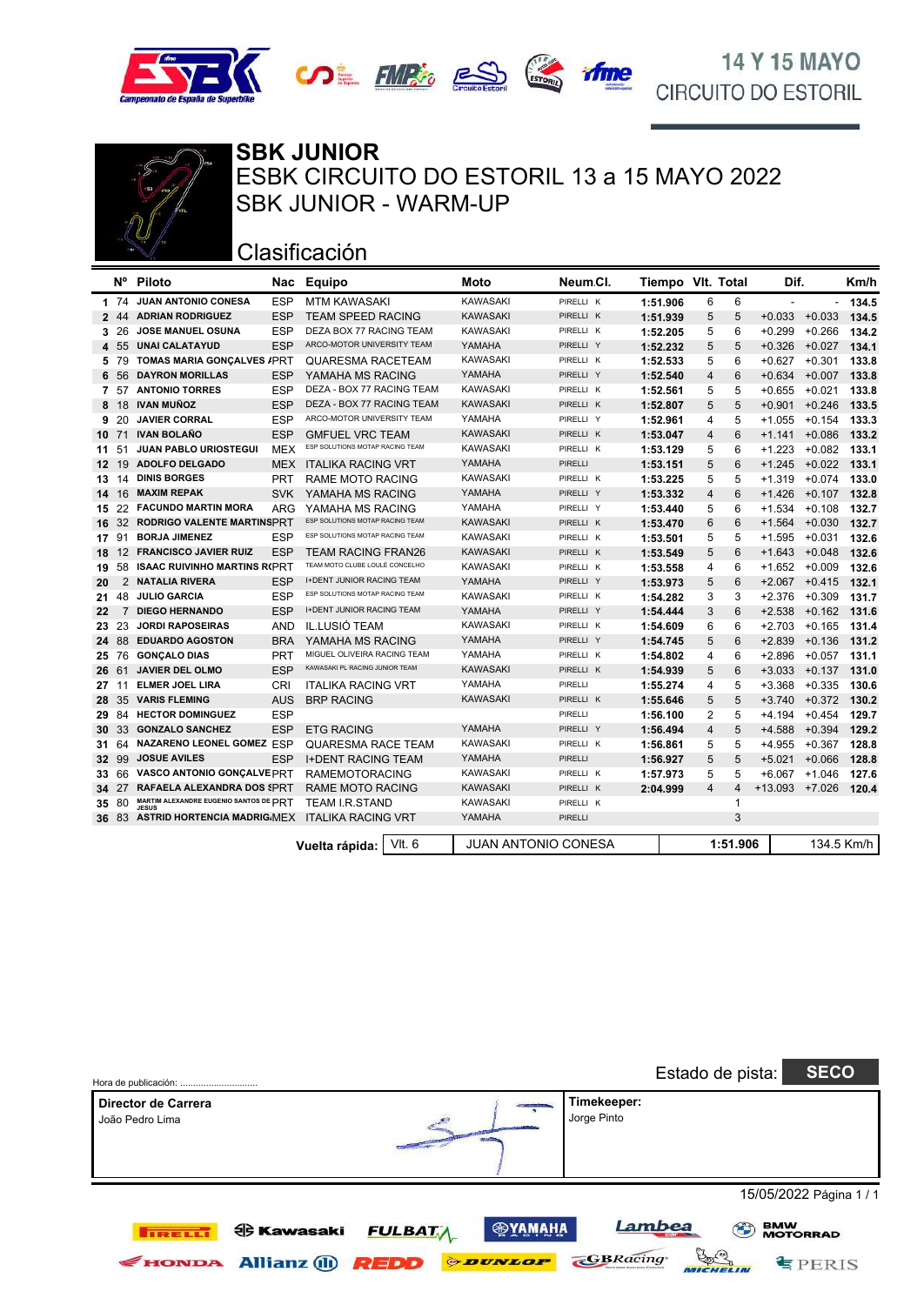





#### SBK JUNIOR - WARM-UP ESBK CIRCUITO DO ESTORIL 13 a 15 MAYO 2022 **SBK JUNIOR**

# Clasificación por Clase

|    | Nº Piloto                             |            | Nac Equipo                      | Moto            | Tiempo VIt. Total |        | Dif.               |          | Km/h  |
|----|---------------------------------------|------------|---------------------------------|-----------------|-------------------|--------|--------------------|----------|-------|
| K. |                                       |            |                                 |                 |                   |        |                    |          |       |
|    | <b>74 JUAN ANTONIO CONESA</b>         | <b>ESP</b> | <b>MTM KAWASAKI</b>             | <b>KAWASAKI</b> | 1:51.906          | 6<br>6 |                    |          | 134.5 |
|    | <b>44 ADRIAN RODRIGUEZ</b>            | <b>ESP</b> | <b>TEAM SPEED RACING</b>        | <b>KAWASAKI</b> | 1:51.939          | 5      | $+0.033$           | $+0.033$ | 134.5 |
| 3  | <b>26 JOSE MANUEL OSUNA</b>           | <b>ESP</b> | DEZA BOX 77 RACING TEAM         | <b>KAWASAKI</b> | 1:52.205          | 5<br>6 | $+0.299$           | $+0.266$ | 134.2 |
| 4  | 79 TOMAS MARIA GONÇALVES ALONSO       | <b>PRT</b> | <b>QUARESMA RACETEAM</b>        | <b>KAWASAKI</b> | 1:52.533          | 5      | $+0.627$           | $+0.328$ | 133.8 |
| 5  | 57 ANTONIO TORRES                     | <b>ESP</b> | DEZA - BOX 77 RACING TEAM       | <b>KAWASAKI</b> | 1:52.561          | 5<br>5 | $+0.655$           | $+0.028$ | 133.8 |
| 6  | 18 IVAN MUÑOZ                         | <b>ESP</b> | DEZA - BOX 77 RACING TEAM       | <b>KAWASAKI</b> | 1:52.807          | 5<br>5 | $+0.901$           | $+0.246$ | 133.5 |
|    | 71 IVAN BOLAÑO                        | <b>ESP</b> | <b>GMFUEL VRC TEAM</b>          | <b>KAWASAKI</b> | 1:53.047          | 4<br>6 | $+1.141$           | $+0.240$ | 133.2 |
| 8  | 51 JUAN PABLO URIOSTEGUI              | <b>MEX</b> | ESP SOLUTIONS MOTAP RACING TEAM | <b>KAWASAKI</b> | 1:53.129          | 5      | $+1.223$           | $+0.082$ | 133.1 |
| 9  | <b>14 DINIS BORGES</b>                | PRT        | RAME MOTO RACING                | <b>KAWASAKI</b> | 1:53.225          | 5      | $+1.319$           | +0.096   | 133.0 |
| 10 | <b>32 RODRIGO VALENTE MARTINS</b>     | <b>PRT</b> | ESP SOLUTIONS MOTAP RACING TEAM | <b>KAWASAKI</b> | 1:53.470          | 6<br>6 | $+1.564$           | $+0.245$ | 132.7 |
| 11 | 91 BORJA JIMENEZ                      | <b>ESP</b> | ESP SOLUTIONS MOTAP RACING TEAM | <b>KAWASAKI</b> | 1:53.501          | 5      | +1.595             | $+0.031$ | 132.6 |
| 12 | <b>12 FRANCISCO JAVIER RUIZ</b>       | <b>ESP</b> | <b>TEAM RACING FRAN26</b>       | <b>KAWASAKI</b> | 1:53.549          | 5<br>6 | $+1.643$           | $+0.048$ | 132.6 |
| 13 | 58 ISAAC RUIVINHO MARTINS ROSA        | <b>PRT</b> | TEAM MOTO CLUBE LOULÉ CONCELHO  | <b>KAWASAKI</b> | 1:53.558          | 4<br>6 | $+1.652 +0.009$    |          | 132.6 |
| 14 | <b>48 JULIO GARCIA</b>                | <b>ESP</b> | ESP SOLUTIONS MOTAP RACING TEAM | <b>KAWASAKI</b> | 1:54.282          | 3<br>3 | $+2.376$ $+0.724$  |          | 131.7 |
| 15 | <b>23 JORDI RAPOSEIRAS</b>            | <b>AND</b> | IL.LUSIÓ TEAM                   | <b>KAWASAKI</b> | 1:54.609          | 6      | $+2.703 +0.327$    |          | 131.4 |
| 16 | <b>76 GONCALO DIAS</b>                | <b>PRT</b> | MIGUEL OLIVEIRA RACING TEAM     | YAMAHA          | 1:54.802          | 4<br>6 | $+2.896 +0.193$    |          | 131.1 |
| 17 | 61 JAVIER DEL OLMO                    | <b>ESP</b> | KAWASAKI PL RACING JUNIOR TEAM  | <b>KAWASAKI</b> | 1:54.939          | 5      | $+3.033$           | $+0.137$ | 131.0 |
| 18 | <b>35 VARIS FLEMING</b>               | <b>AUS</b> | <b>BRP RACING</b>               | <b>KAWASAKI</b> | 1:55.646          | 5      | $+3.740 +0.707$    |          | 130.2 |
| 19 | 64 NAZARENO LEONEL GOMEZ              | <b>ESP</b> | QUARESMA RACE TEAM              | <b>KAWASAKI</b> | 1:56.861          | 5      | +4.955             | $+1.215$ | 128.8 |
| 20 | 66 VASCO ANTONIO GONÇALVES            | <b>PRT</b> | <b>RAMEMOTORACING</b>           | <b>KAWASAKI</b> | 1:57.973          | 5<br>5 | $+6.067$ $+1.112$  |          | 127.6 |
| 21 | 27 RAFAELA ALEXANDRA DOS SANTOS       | PRT        | RAME MOTO RACING                | <b>KAWASAKI</b> | 2:04.999          | 4      | $+13.093$ $+7.026$ |          | 120.4 |
| 22 | 80 MARTIM ALEXANDRE EUGENIO SANTOS DE | <b>PRT</b> | TEAM I.R.STAND                  | <b>KAWASAKI</b> |                   |        |                    |          |       |

|                                        |                                                                                                                       | <b>SECO</b><br>Estado de pista:                                                   |
|----------------------------------------|-----------------------------------------------------------------------------------------------------------------------|-----------------------------------------------------------------------------------|
| Director de Carrera<br>João Pedro Lima |                                                                                                                       | Timekeeper:<br>Jorge Pinto                                                        |
|                                        |                                                                                                                       | 15/05/2022 Página 1 / 2                                                           |
| <b>TIRELLI</b><br>HONDA                | <b>@YAMAHA</b><br><b>ed Kawasaki</b><br><b>FULBATA</b><br><b><i>ODUNLOP</i></b><br><b>Allianz</b> (ii)<br><b>REDD</b> | Lambea<br><b>BMW<br/>MOTORRAD</b><br>$\mathbb{Z}_{m}$<br><b>GBRacing</b><br>FERIS |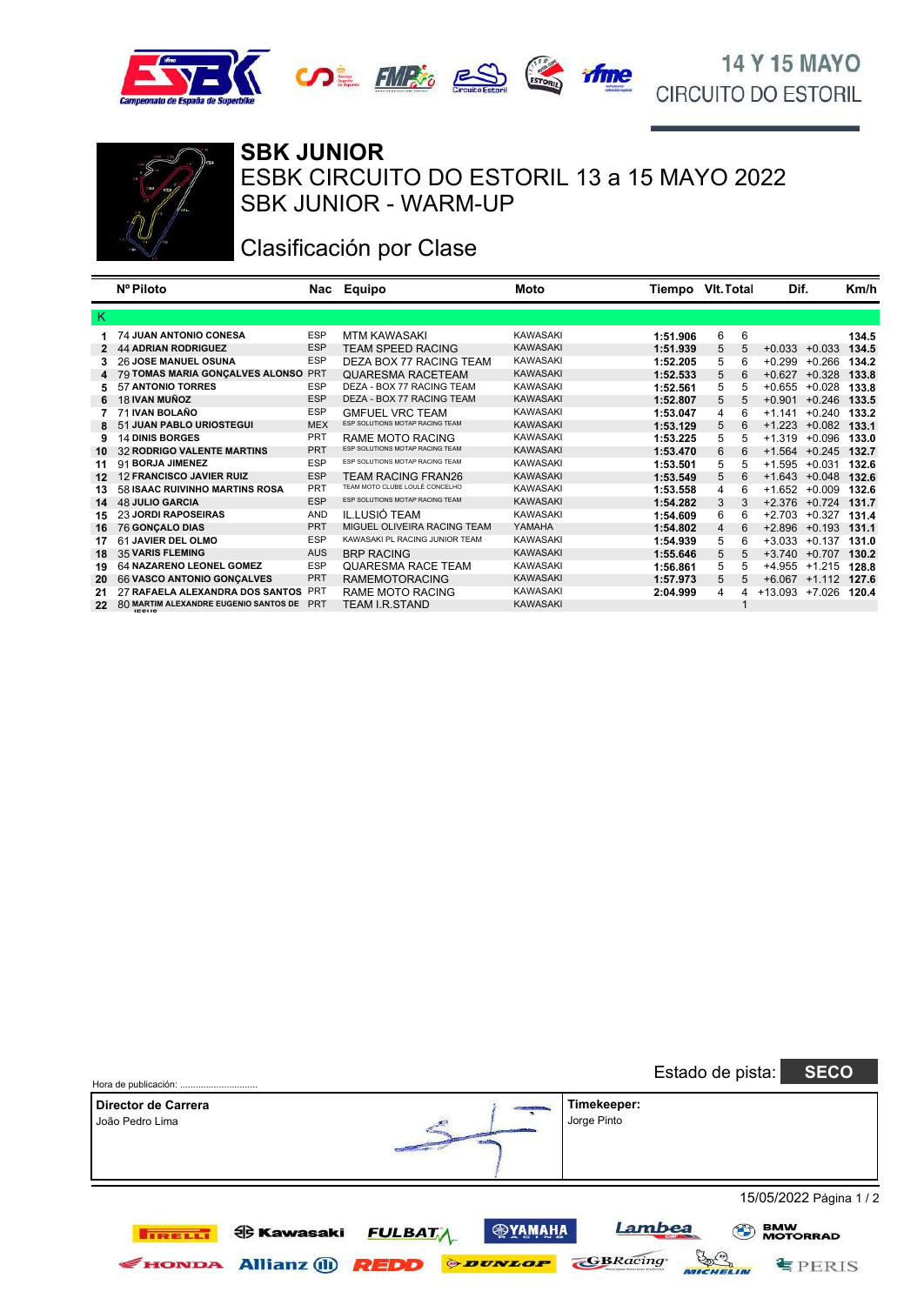





#### **SBK JUNIOR**

SBK JUNIOR - WARM-UP ESBK CIRCUITO DO ESTORIL 13 a 15 MAYO 2022

### Clasificación por Clase

|          | Nº Piloto                 | Nac        | Equipo                           | Moto   | Tiempo   | VIt. Total |    | Dif.     |          | Km/h  |
|----------|---------------------------|------------|----------------------------------|--------|----------|------------|----|----------|----------|-------|
| <b>V</b> |                           |            |                                  |        |          |            |    |          |          |       |
|          | 55 UNAI CALATAYUD         | <b>ESP</b> | ARCO-MOTOR UNIVERSITY TEAM       | YAMAHA | 1:52.232 | 5          | 5  |          |          | 134.1 |
|          | 2 56 DAYRON MORILLAS      | <b>ESP</b> | YAMAHA MS RACING                 | YAMAHA | 1:52.540 | 4          | 6  | $+0.308$ | $+0.308$ | 133.8 |
|          | 3 20 JAVIER CORRAL        | <b>ESP</b> | ARCO-MOTOR UNIVERSITY TEAM       | YAMAHA | 1:52.961 | 4          | 5. | $+0.729$ | $+0.421$ | 133.3 |
|          | 4 16 MAXIM REPAK          | <b>SVK</b> | YAMAHA MS RACING                 | YAMAHA | 1:53.332 | 4          | 6  | $+1.100$ | $+0.371$ | 132.8 |
|          | 5 22 FACUNDO MARTIN MORA  | ARG        | YAMAHA MS RACING                 | YAMAHA | 1:53.440 | 5          | ĥ  | $+1208$  | $+0.108$ | 132.7 |
| 6        | 2 NATALIA RIVERA          | <b>ESP</b> | <b>I+DENT JUNIOR RACING TEAM</b> | YAMAHA | 1:53.973 | 5          | 6  | $+1.741$ | $+0.533$ | 132.1 |
|          | <b>7 DIEGO HERNANDO</b>   | <b>ESP</b> | <b>I+DENT JUNIOR RACING TEAM</b> | YAMAHA | 1:54.444 | 3          | 6  | $+2.212$ | $+0.471$ | 131.6 |
| 8.       | <b>88 EDUARDO AGOSTON</b> | <b>BRA</b> | YAMAHA MS RACING                 | YAMAHA | 1:54.745 | 5          | ĥ  | $+2.513$ | $+0.301$ | 131.2 |
| 9.       | 33 GONZALO SANCHEZ        | <b>ESP</b> | <b>ETG RACING</b>                | YAMAHA | 1:56.494 | 4          | 5  | $+4.262$ | $+1.749$ | 129.2 |

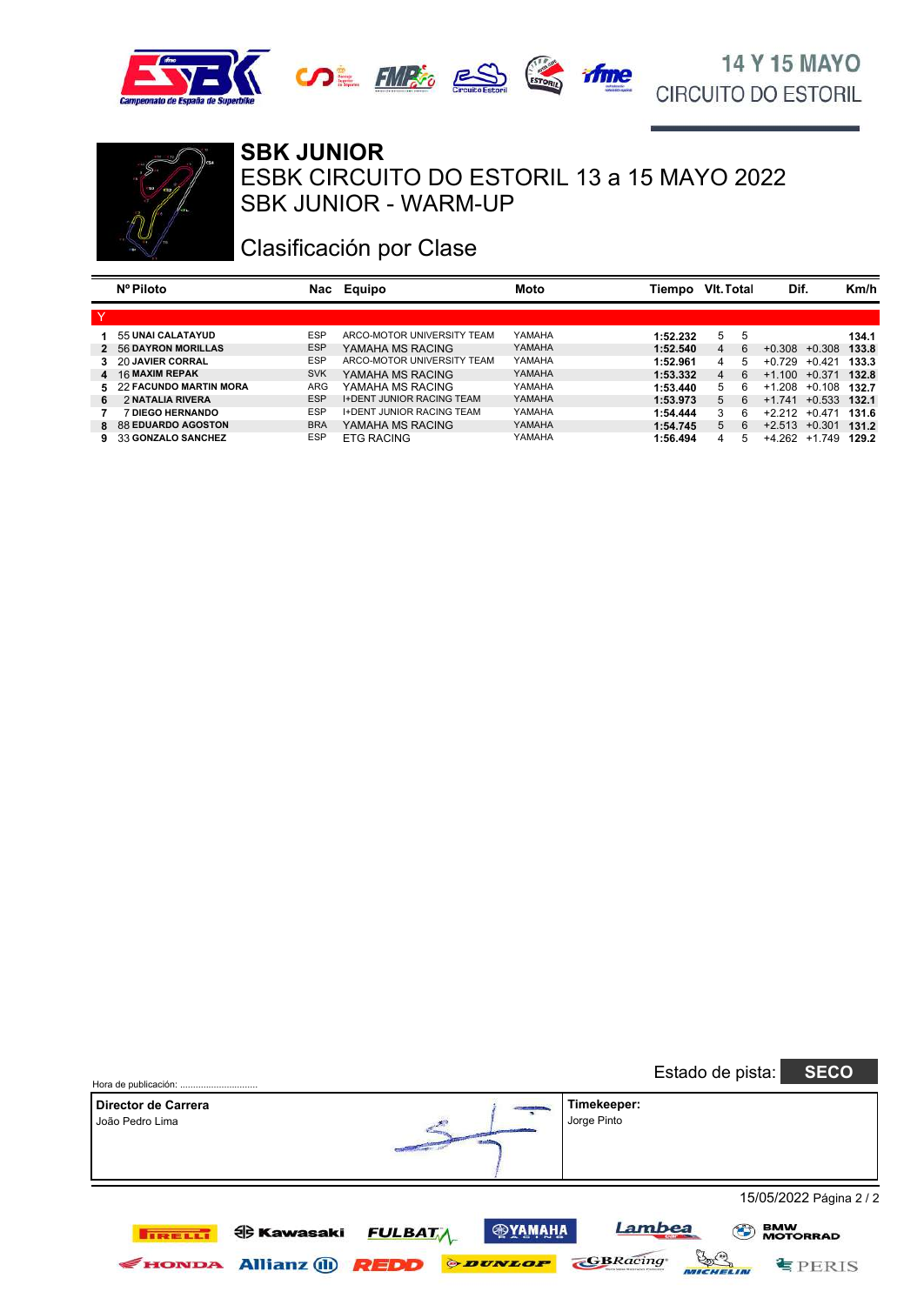





SBK JUNIOR - WARM-UP ESBK CIRCUITO DO ESTORIL 13 a 15 MAYO 2022 **SBK JUNIOR**

### Vuelta a vuelta

**TIRELLI OG Kawasaki** 

| Sector 1 Sector 2 Sector 3 Sector 4 T. Sesión<br><b>Tiempo</b><br>VIt.<br><b>Tiempo</b><br>Sector 1 Sector 2 Sector 3 Sector 4<br>VIt.                                                                         |                       |
|----------------------------------------------------------------------------------------------------------------------------------------------------------------------------------------------------------------|-----------------------|
|                                                                                                                                                                                                                | T. Sesión             |
| $\overline{2}$<br>1:54.824<br>24.153<br>28.351<br>25.956<br>36.364<br><b>ESP</b><br><b>NATALIA RIVERA</b>                                                                                                      | 4:30.245              |
| $\mathbf 2$<br>3<br>1:54.197<br>23.914<br>28.849<br>25.855<br>35.579                                                                                                                                           | 6:24.442              |
| <b>I+DENT JUNIOR RACING TEAM</b><br>YAMAHA<br>$\overline{4}$<br>1:53.978<br>23.693<br>26.116<br>35.940<br>28.229                                                                                               | 8:18.420              |
| 5 <sup>1</sup><br>1:52.807<br>23.479<br>28.279<br>25.498<br>35.551<br>27.258<br>37.100<br>2:13.566<br>2:13.566<br>39.286<br>29.922<br>$\mathbf{1}$                                                             | 10:11.227             |
| $\overline{2}$<br>1:55.142<br>24.427<br>28.523<br>26.212<br>35.980<br>4:08.708<br><b>ADOLFO DELGADO</b><br>19<br>28.484<br>36.689<br>3<br>1:55.671<br>26.536<br>6:04.379<br>23.962                             | <b>MEX</b>            |
| <b>ITALIKA RACING VRT</b><br>$\overline{4}$<br>1:56.006<br>26.277<br>24.379<br>28.892<br>36.458<br>8:00.385                                                                                                    | YAMAHA                |
| 2:22.279<br>49.257<br>26.803<br>36.434<br>5<br>1:53.973<br>24.058<br>28.128<br>26.038<br>35.749<br>9:54.358<br>$\mathbf{1}$<br>29.785                                                                          | 2:22.279              |
| 6<br>1:55.868<br>1:55.324<br>28.393<br>26.477<br>35.799<br>24.159<br>28.676<br>25.942<br>37.091<br>11:50.226<br>2<br>24.655                                                                                    | 4:17.603              |
| 3<br>1:53.303<br>23.731<br>25.936<br>35.374<br>28.262<br><b>ESP</b><br><b>DIEGO HERNANDO</b>                                                                                                                   | 6:10.906              |
| 7<br>4<br>1:53.785<br>24.393<br>25.852<br>35.365<br>28.175<br><b>I+DENT JUNIOR RACING TEAM</b><br>YAMAHA<br>5<br>24.194<br>28.185                                                                              | 8:04.691<br>9:57.842  |
| 1:53.151<br>25.717<br>35.055<br>1:53.977<br>6<br>24.064<br>28.532<br>25.821<br>35.560<br>2:13.475                                                                                                              | 11:51.819             |
| 2:13.475<br>40.913<br>29.780<br>26.853<br>35.929<br>$\mathbf{1}$<br>$\overline{2}$<br>1:56.613<br>24.748<br>28.700<br>27.281<br>35.884<br>4:10.088                                                             |                       |
| <b>JAVIER CORRAL</b><br>20<br>1:54.444<br>24.268<br>28.672<br>26.060<br>35.444<br>6:04.532<br>3                                                                                                                | <b>ESP</b>            |
| ARCO-MOTOR UNIVERSITY TEAM<br>4<br>1:54.775<br>24.064<br>28.621<br>26.372<br>35.718<br>7:59.307                                                                                                                | YAMAHA                |
| 2:50.436<br>36.218<br>1:54.665<br>24.066<br>28.673<br>26.356<br>$\mathbf{1}$<br>1:16.291<br>29.324<br>28.603<br>5<br>35.570<br>9:53.972                                                                        | 2:50.436              |
| 6<br>1:55.847<br>24.352<br>26.336<br>36.254<br>$\overline{2}$<br>1:53.559<br>25.840<br>28.905<br>11:49.819<br>23.704<br>28.286<br>35.729                                                                       | 4:43.995              |
| 3<br>1:53.316<br>23.998<br>25.932<br>35.218<br>28.168<br><b>ELMER JOEL LIRA</b><br>CRI                                                                                                                         | 6:37.311              |
| 11<br>1:52.961<br>23.814<br>28.112<br>25.782<br>35.253<br>4<br>YAMAHA<br><b>ITALIKA RACING VRT</b><br>1:53.042<br>5<br>23.911<br>35.618<br>28.038<br>25.475                                                    | 8:30.272<br>10:23.314 |
| 2:58.729<br>2:58.729<br>1:24.430<br>29.620<br>27.550<br>37.129<br>$\mathbf{1}$                                                                                                                                 |                       |
| <b>FACUNDO MARTIN MORA</b><br>22<br>$\overline{2}$<br>1:56.235<br>24.337<br>28.761<br>26.674<br>4:54.964<br>36.463                                                                                             | ARG                   |
| YAMAHA MS RACING<br>1:57.008<br>3<br>24.591<br>29.447<br>26.671<br>36.299<br>6:51.972                                                                                                                          | YAMAHA                |
| 2:11.183<br>27.375<br>$\overline{4}$<br>1:55.274<br>26.337<br>36.020<br>$\mathbf{1}$<br>36.811<br>30.231<br>36.766<br>24.385<br>28.532<br>8:47.246                                                             | 2:11.183              |
| 1:56.644<br>$\overline{2}$<br>1:55.153<br>24.304<br>26.256<br>5<br>24.486<br>28.527<br>26.985<br>36.646<br>10:43.890<br>28.355<br>36.238                                                                       | 4:06.336              |
| 3<br>1:54.309<br>26.375<br>24.001<br>28.566<br>35.367<br><b>ESP</b><br><b>FRANCISCO JAVIER RUIZ</b>                                                                                                            | 6:00.645              |
| 12<br>$\overline{4}$<br>1:53.575<br>23.917<br>25.968<br>35.568<br>28.122<br><b>TEAM RACING FRAN26</b><br>KAWASAKI<br>1:53.440<br>5<br>23.571<br>28.299<br>26.079<br>35.491                                     | 7:54.220<br>9:47.660  |
| 6<br>1:54.024<br>23.717<br>28.406<br>36.022<br>25.879<br>2:18.765<br>44.252<br>30.259<br>27.015<br>37.239<br>2:18.765<br>$\mathbf{1}$                                                                          | 11:41.684             |
| 1:55.586<br>26.203<br>2<br>24.367<br>28.809<br>36.207<br>4:14.351<br><b>JORDI RAPOSEIRAS</b>                                                                                                                   | AND                   |
| 23<br>3<br>1:55.378<br>28.944<br>26.225<br>24.235<br>35.974<br>6:09.729                                                                                                                                        |                       |
| IL.LUSIÓ TEAM<br>4<br>1:54.308<br>24.010<br>28.353<br>26.158<br>35.787<br>8:04.037                                                                                                                             | <b>KAWASAKI</b>       |
| 27.303<br>1:53.549<br>28.290<br>2:10.527<br>35.324<br>30.822<br>37.078<br>5<br>23.745<br>25.986<br>35.528<br>9:57.586<br>1                                                                                     | 2:10.527              |
| $\overline{2}$<br>1:56.640<br>26.532<br>36.037<br>6<br>1:54.418<br>24.058<br>28.219<br>25.996<br>36.145<br>11:52.004<br>24.980<br>29.091                                                                       | 4:07.167              |
| 1:56.106<br>24.084<br>29.524<br>26.592<br>3<br>35.906<br><b>PRT</b><br><b>DINIS BORGES</b><br>14<br>$\overline{4}$<br>1:55.268<br>24.708<br>26.221<br>35.828<br>28.511                                         | 6:03.273<br>7:58.541  |
| RAME MOTO RACING<br><b>KAWASAKI</b><br>5<br>1:55.185<br>26.425<br>24.388<br>28.667<br>35.705                                                                                                                   | 9:53.726              |
| 6<br>1:54.609<br>24.058<br>28.583<br>26.109<br>35.859<br>2:29.126<br>57.321<br>29.369<br>26.256<br>2:29.126<br>$\mathbf{1}$<br>36.180                                                                          | 11:48.335             |
| $\overline{2}$<br>1:54.418<br>24.152<br>28.380<br>26.069<br>35.817<br>4:23.544<br><b>JOSE MANUEL OSUNA</b>                                                                                                     | <b>ESP</b>            |
| 26<br>3<br>1:53.286<br>23.781<br>28.161<br>25.602<br>35.742<br>6:16.830                                                                                                                                        |                       |
| DEZA BOX 77 RACING TEAM<br>4<br>1:54.400<br>24.682<br>26.519<br>8:11.230<br>28.029<br>35.170                                                                                                                   | <b>KAWASAKI</b>       |
| 2:18.633<br>5<br>47.276<br>29.032<br>1:53.225<br>23.994<br>28.085<br>25.770<br>35.376<br>10:04.455<br>1<br>26.308<br>36.017                                                                                    | 2:18.633              |
| $\overline{2}$<br>35.127<br>1:52.640<br>23.735<br>28.233<br>25.545<br>MAXIM REPAK<br><b>SVK</b><br>16<br>1:52.896<br>25.433<br>35.944<br>23.476<br>28.043<br>3                                                 | 4:11.273<br>6:04.169  |
| YAMAHA MS RACING<br>YAMAHA<br>1:52.638<br>$\overline{4}$<br>23.449<br>28.151<br>25.728<br>35.310                                                                                                               | 7:56.807              |
| 1:52.205<br>23.553<br>28.081<br>25.417<br>35.154<br>5<br>2:10.559<br>2:10.559<br>37.382<br>29.971<br>26.755<br>36.451<br>$\mathbf{1}$                                                                          | 9:49.012              |
| 6<br>1:52.563<br>25.504<br>35.602<br>23.431<br>28.026<br>$\overline{2}$<br>1:55.850<br>24.246<br>28.816<br>26.509<br>36.279<br>4:06.409                                                                        | 11:41.575             |
| 1:53.897<br>24.074<br>28.471<br>26.090<br>35.262<br>6:00.306<br>3<br>RAFAELA ALEXANDRA DOS SANTO                                                                                                               | <b>PRT</b>            |
| 27<br>1:53.332<br>23.680<br>28.359<br>26.036<br>35.257<br>7:53.638<br>4<br>RAME MOTO RACING                                                                                                                    | KAWASAKI              |
| 1:53.756<br>23.827<br>28.477<br>25.920<br>9:47.394<br>5<br>35.532                                                                                                                                              |                       |
| 6<br>1:54.303<br>35.943<br>11:41.697<br>4:30.865<br>2:43.242<br>37.443<br>30.033<br>40.147<br>24.114<br>28.333<br>25.913<br>$\mathbf{1}$<br>$\overline{2}$<br>2:05.399<br>26.590<br>30.840<br>28.857<br>39.112 | 4:30.865<br>6:36.264  |
| <b>IVAN MUÑOZ</b><br>ESP<br>18<br>2:05.480<br>27.095<br>30.744<br>3<br>28.731<br>38.910                                                                                                                        | 8:41.744              |
| DEZA - BOX 77 RACING TEAM<br>KAWASAKI<br>4 2:04.999<br>26.613<br>39.137<br>30.517<br>28.732                                                                                                                    | 10:46.743             |
| 1:02.975<br>26.471<br>2:35.421<br>2:35.421<br>29.566<br>36.409<br>1                                                                                                                                            |                       |

**ФУАМАНА** 

**FULBATA** 

EHONDA Allianz (11) **REDD** *PENLOP* 

Lambea

**GBRacing** 

15/05/2022 Página 1 / 3

 $\equiv$  PERIS

**BMW**<br>MOTORRAD

**ICHELIN**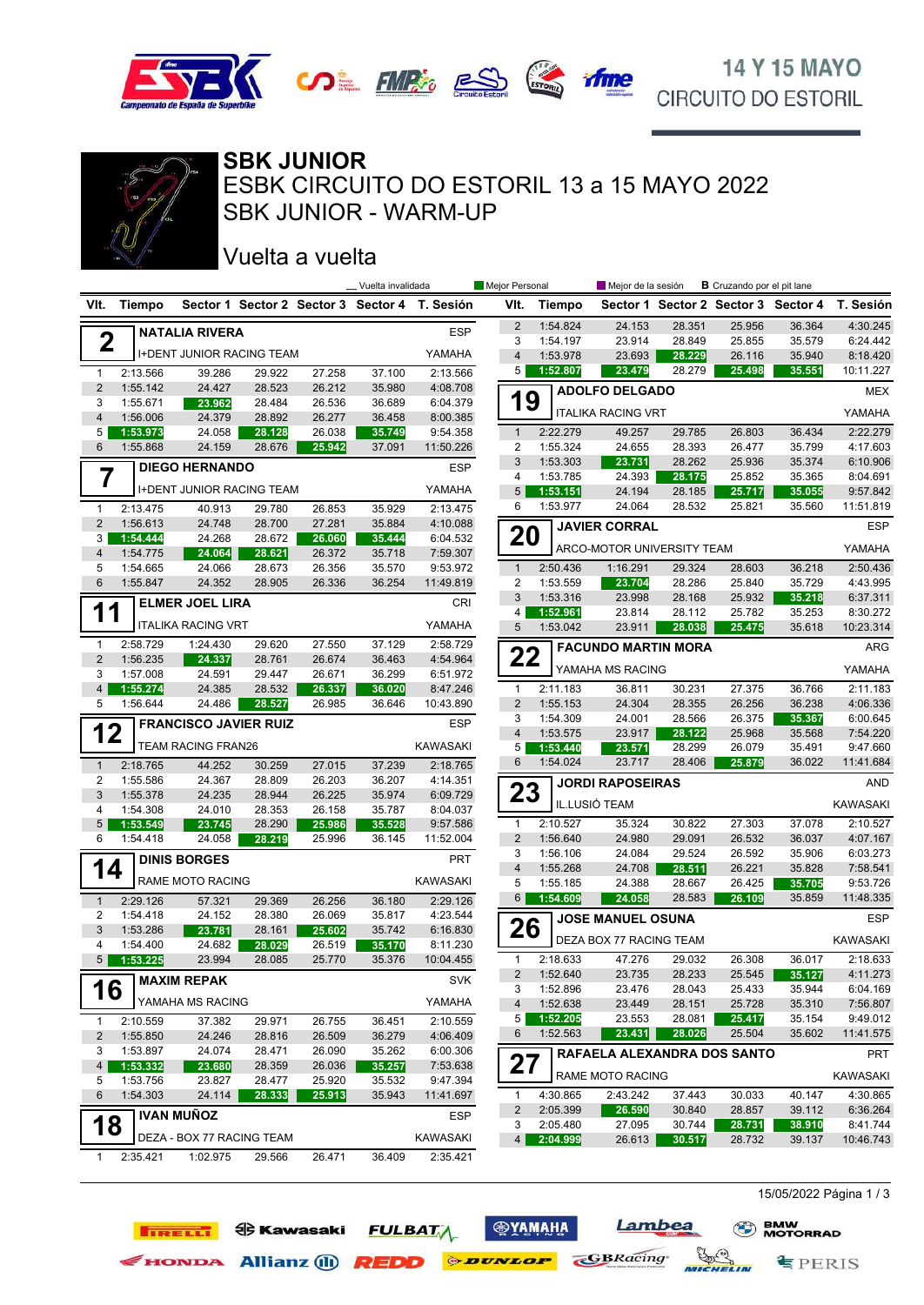



**BBB** 

SBK JUNIOR - WARM-UP ESBK CIRCUITO DO ESTORIL 13 a 15 MAYO 2022 **SBK JUNIOR**

### Vuelta a vuelta

**TIRELLI ED** Kawasaki

|                     |                      |                                |                  |                  | _Vuelta invalidada |                                               | Mejor Personal |          | Mejor de la sesión                 |        |        |        |                                               |
|---------------------|----------------------|--------------------------------|------------------|------------------|--------------------|-----------------------------------------------|----------------|----------|------------------------------------|--------|--------|--------|-----------------------------------------------|
| VIt.                | Tiempo               |                                |                  |                  |                    | Sector 1 Sector 2 Sector 3 Sector 4 T. Sesión | VIt.           | Tiempo   |                                    |        |        |        | Sector 1 Sector 2 Sector 3 Sector 4 T. Sesión |
|                     |                      | <b>RODRIGO VALENTE MARTINS</b> |                  |                  |                    | <b>PRT</b>                                    |                |          | <b>DAYRON MORILLAS</b>             |        |        |        | <b>ESP</b>                                    |
| 32                  |                      | ESP SOLUTIONS MOTAP RACING T   |                  |                  |                    | KAWASAKI                                      | 56             |          | YAMAHA MS RACING                   |        |        |        | YAMAHA                                        |
| $\mathbf{1}$        | 2:18.994             | 45.933                         | 29.515           | 27.026           | 36.520             | 2:18.994                                      | $\mathbf{1}$   | 2:19.335 | 47.673                             | 29.145 | 26.573 | 35.944 | 2:19.335                                      |
| $\overline{2}$      | 1:55.541             | 24.958                         | 28.476           | 26.323           | 35.784             | 4:14.535                                      | 2              | 1:55.067 | 24.323                             | 28.569 | 26.230 | 35.945 | 4:14.402                                      |
| 3                   | 1:54.289             | 23.961                         | 28.195           | 26.182           | 35.951             | 6:08.824                                      | 3              | 1:53.300 | 24.260                             | 28.045 | 25.662 | 35.333 | 6:07.702                                      |
| $\overline{4}$      | 1:54.421             | 24.102                         | 28.180           | 26.108           | 36.031             | 8:03.245                                      | 4              | 1:52.540 | 23.547                             | 27.927 | 25.600 | 35.466 | 8:00.242                                      |
| 5                   | 1:53.576             | 24.107                         | 28.106           | 25.907           | 35.456             | 9:56.821                                      | 5              | 1:53.239 | 23.417                             | 28.264 | 25.771 | 35.787 | 9:53.481                                      |
| 6                   | 1:53.470             | 23.787                         | 28.142           | 25.809           | 35.732             | 11:50.291                                     | 6              | 1:58.398 | 24.494                             | 28.918 | 25.810 | 39.176 | 11:51.879                                     |
| 33                  |                      | <b>GONZALO SANCHEZ</b>         |                  |                  |                    | <b>ESP</b>                                    | 57             |          | <b>ANTONIO TORRES</b>              |        |        |        | <b>ESP</b>                                    |
|                     | <b>ETG RACING</b>    |                                |                  |                  |                    | YAMAHA                                        |                |          | DEZA - BOX 77 RACING TEAM          |        |        |        | <b>KAWASAKI</b>                               |
| 1                   | 2:55.552             | 1:20.318                       | 29.992           | 27.611           | 37.631             | 2:55.552                                      | $\mathbf{1}$   | 2:37.561 | 1:05.619                           | 29.435 | 26.545 | 35.962 | 2:37.561                                      |
| $\overline{2}$      | 1:57.954             | 24.798                         | 28.970           | 26.813           | 37.373             | 4:53.506                                      | 2              | 1:54.787 | 23.884                             | 29.311 | 26.079 | 35.513 | 4:32.348                                      |
| 3                   | 1:57.343             | 24.893                         | 28.979           | 26.765           | 36.706             | 6:50.849                                      | 3              | 1:52.978 | 23.938                             | 28.148 | 25.738 | 35.154 | 6:25.326                                      |
| $\overline{4}$      | 1:56.494             | 24.513                         | 28.896           | 26.548           | 36.537             | 8:47.343                                      | 4              | 1:52.697 | 23.449                             | 28.038 | 25.823 | 35.387 | 8:18.023                                      |
| 5                   | 2:10.771             | 24.563                         | 28.739           | 39.113           | 38.356             | 10:58.114                                     | 5              | 1:52.561 | 23.551                             | 28.288 | 25.558 | 35.164 | 10:10.584                                     |
| 35                  |                      | <b>VARIS FLEMING</b>           |                  |                  |                    | <b>AUS</b>                                    | 58             |          | <b>ISAAC RUIVINHO MARTINS ROSA</b> |        |        |        | <b>PRT</b>                                    |
|                     | <b>BRP RACING</b>    |                                |                  |                  |                    | KAWASAKI                                      |                |          | TEAM MOTO CLUBE LOULÉ CONCE        |        |        |        | <b>KAWASAKI</b>                               |
| $\mathbf{1}$        | 2:38.284             | 1:03.653                       | 30.194           | 27.661           | 36.776             | 2:38.284                                      | $\mathbf{1}$   | 2:20.617 | 48.163                             | 29.234 | 27.001 | 36.219 | 2:20.617                                      |
| 2                   | 1:56.941             | 24.578                         | 29.117           | 26.877           | 36.369             | 4:35.225                                      | 2              | 1:54.549 | 23.980                             | 28.647 | 26.277 | 35.645 | 4:15.166                                      |
| 3                   | 1:56.364             | 24.348                         | 28.798           | 26.895           | 36.323             | 6:31.589                                      | 3              | 1:54.412 | 23.915                             | 28.539 | 26.351 | 35.607 | 6:09.578                                      |
| 4                   | 1:56.014             | 24.325                         | 28.859           | 26.599           | 36.231             | 8:27.603                                      | $\overline{4}$ | 1:53.558 | 23.746                             | 28.234 | 26.093 | 35.485 | 8:03.136                                      |
| $5\overline{)}$     | 1:55.646             | 24.254                         | 28.866           | 26.426           | 36.100             | 10:23.249                                     | 5              | 1:53.970 | 24.003<br>28.301                   |        | 26.203 | 35.463 | 9:57.106                                      |
| 44                  |                      | <b>ADRIAN RODRIGUEZ</b>        |                  |                  |                    | <b>ESP</b>                                    | 6              | 1:54.983 | 24.073                             | 28.507 | 26.494 | 35.909 | 11:52.089                                     |
|                     |                      | TEAM SPEED RACING              |                  |                  |                    | KAWASAKI                                      | 61             |          | <b>JAVIER DEL OLMO</b>             |        |        |        | <b>ESP</b>                                    |
| $\mathbf{1}$        | 2:35.590             | 1:05.169                       | 29.048           | 26.053           | 35.320             | 2:35.590                                      |                |          | KAWASAKI PL RACING JUNIOR TEA      |        |        |        | <b>KAWASAKI</b>                               |
| $\overline{2}$      | 1:52.657             | 23.438                         | 28.207           | 25.529           | 35.483             | 4:28.247                                      | 1              | 2:11.255 | 36.885                             | 30.085 | 27.065 | 37.220 | 2:11.255                                      |
| 3                   | 1:52.249             | 23.620                         | 28.036           | 25.460           | 35.133             | 6:20.496                                      | $\overline{2}$ | 1:56.243 | 24.430                             | 29.062 | 26.560 | 36.191 | 4:07.498                                      |
| $\overline{4}$      | 1:51.977             | 23.382                         | 28.058           | 25.671           | 34.866             | 8:12.473                                      | 3              | 1:55.772 | 23.980                             | 29.291 | 26.367 | 36.134 | 6:03.270                                      |
| 5                   | 1:51.939             | 23.205                         | 27.973           | 25.486           | 35.275             | 10:04.412                                     | 4              | 1:55.348 | 24.178                             | 28.732 | 26.204 | 36.234 | 7:58.618                                      |
|                     |                      | <b>JULIO GARCIA</b>            |                  |                  |                    | ESP                                           | 5              | 1:54.939 | 24.061                             | 28.795 | 26.096 | 35.987 | 9:53.557                                      |
| 48                  |                      | ESP SOLUTIONS MOTAP RACING T   |                  |                  |                    | KAWASAKI                                      | 6              | 1:56.356 | 24.511                             | 28.843 | 26.465 | 36.537 | 11:49.913                                     |
| $\mathbf{1}$        | 6:29.082             | 4:51.946                       | 31.106           | 28.368           | 37.662             | 6:29.082                                      | 64             |          | <b>NAZARENO LEONEL GOMEZ</b>       |        |        |        | <b>ESP</b>                                    |
| 2                   | 1:56.774             | 24.550                         | 29.442           | 26.571           | 36.211             | 8:25.856                                      |                |          | QUARESMA RACE TEAM                 |        |        |        | <b>KAWASAKI</b>                               |
| $\mathbf{3}$        | 1:54.282             | 24.076                         | 28.571           | 25.813           | 35.822             | 10:20.138                                     | $\mathbf{1}$   | 2:23.774 | 49.895                             | 29.749 | 27.363 | 36.767 | 2:23.774                                      |
|                     |                      | <b>JUAN PABLO URIOSTEGUI</b>   |                  |                  |                    | MEX                                           | $\overline{2}$ | 1:59.783 | 25.230                             | 29.357 | 27.797 | 37.399 | 4:23.557                                      |
| 51                  |                      |                                |                  |                  |                    |                                               | 3              | 1:58.474 | 25.473                             | 29.214 | 26.932 | 36.855 | 6:22.031                                      |
|                     |                      | ESP SOLUTIONS MOTAP RACING T   |                  |                  |                    | <b>KAWASAKI</b>                               | $\overline{4}$ | 1:58.057 | 24.652                             | 28.883 | 27.108 | 37.414 | 8:20.088                                      |
| $\mathbf{1}$        | 2:22.205             | 48.956                         | 29.982           | 26.688           | 36.579             | 2:22.205                                      | 5              | 1:56.861 | 24.812                             | 29.256 | 26.769 | 36.024 | 10:16.949                                     |
| $2^{\circ}$         | 1:54.901             | 24.175                         | 28.852           | 26.337           | 35.537             | 4:17.106                                      | 66             |          | VASCO ANTONIO GONÇALVES            |        |        |        | PRT                                           |
| 3<br>$\overline{4}$ | 1:53.809<br>1:53.793 | 24.008<br>24.081               | 28.353<br>28.406 | 25.851<br>25.769 | 35.597<br>35.537   | 6:10.915<br>8:04.708                          |                |          | <b>RAMEMOTORACING</b>              |        |        |        | KAWASAKI                                      |
| 5                   | 1:53.129             | 24.343                         | 28.065           | 25.897           | 34.824             | 9:57.837                                      | $\mathbf{1}$   | 3:00.137 | 1:20.777                           | 30.575 | 28.374 | 40.411 | 3:00.137                                      |
| 6                   | 1:54.032             | 23.937                         | 28.268           | 25.943           | 35.884             | 11:51.869                                     | 2              | 1:58.630 | 24.855                             | 29.399 | 27.113 | 37.263 | 4:58.767                                      |
|                     |                      |                                |                  |                  |                    | <b>ESP</b>                                    | 3              | 1:58.538 | 24.819                             | 29.140 | 27.273 | 37.306 | 6:57.305                                      |
| 55                  |                      | <b>UNAI CALATAYUD</b>          |                  |                  |                    |                                               | 4              | 1:58.014 | 25.061                             | 29.099 | 26.824 | 37.030 | 8:55.319                                      |
|                     |                      | ARCO-MOTOR UNIVERSITY TEAM     |                  |                  |                    | YAMAHA                                        | 5 <sup>5</sup> | 1:57.973 | 24.888                             | 29.229 | 26.701 | 37.155 | 10:53.292                                     |
| $\mathbf 1$         | 2:50.504             | 1:16.758                       | 29.044           | 27.908           | 36.794             | 2:50.504                                      |                |          | <b>IVAN BOLAÑO</b>                 |        |        |        | <b>ESP</b>                                    |
| $\overline{2}$      | 1:53.426             | 23.938                         | 28.190           | 25.882           | 35.416             | 4:43.930                                      | 71             |          |                                    |        |        |        |                                               |
| 3                   | 1:53.381             | 23.886                         | 28.271           | 25.777           | 35.447             | 6:37.311                                      |                |          | <b>GMFUEL VRC TEAM</b>             |        |        |        | KAWASAKI                                      |
| 4                   | 1:53.766             | 24.720                         | 28.154           | 25.642           | 35.250             | 8:31.077                                      | $\mathbf{1}$   | 2:19.342 | 47.936                             | 29.228 | 26.296 | 35.882 | 2:19.342                                      |
| 5                   | 1:52.232             | 23.782                         | 28.044           | 25.291           | 35.115             | 10:23.309                                     | $2^{\circ}$    | 1:53.992 | 24.133                             | 28.472 | 25.684 | 35.703 | 4:13.334                                      |

**<b>SYAMAHA** 

**FULBATA** 

Exercise Allianz (1) **REDD** *PEDD PEDD PEDD CBRacing* 

Lambea

MICHELIN

15/05/2022 Página 2 / 3

**专PERIS** 

**BMW**<br>MOTORRAD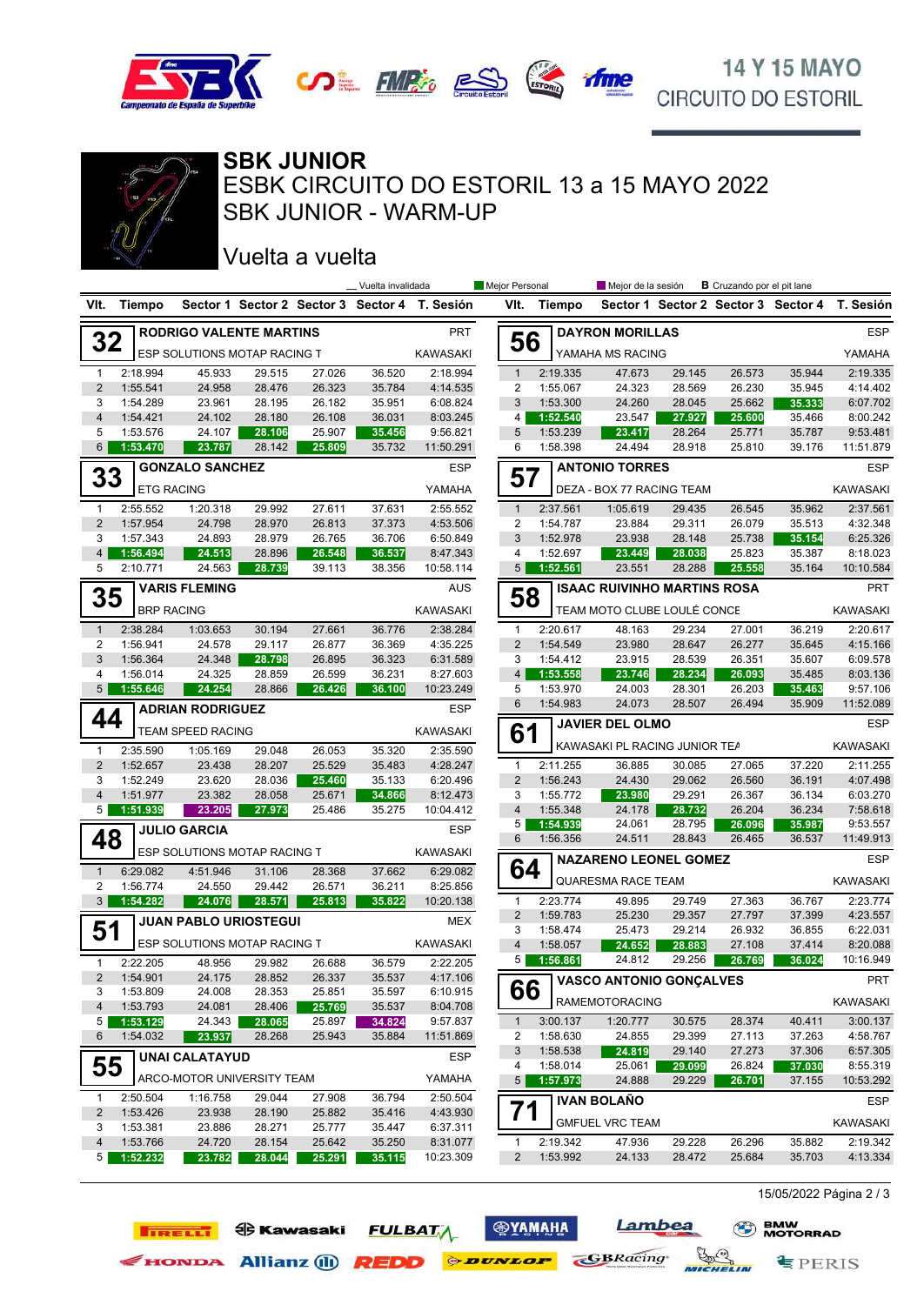





SBK JUNIOR - WARM-UP ESBK CIRCUITO DO ESTORIL 13 a 15 MAYO 2022 **SBK JUNIOR**

## Vuelta a vuelta

**TIRELLI ED Kawasaki** 

|                                |                      |                                     |                  |                  | __ Vuelta invalidada |                                               | Mejor Personal |                      | Mejor de la sesión           |                  | <b>B</b> Cruzando por el pit lane |                  |                                               |
|--------------------------------|----------------------|-------------------------------------|------------------|------------------|----------------------|-----------------------------------------------|----------------|----------------------|------------------------------|------------------|-----------------------------------|------------------|-----------------------------------------------|
|                                | VIt. Tiempo          |                                     |                  |                  |                      | Sector 1 Sector 2 Sector 3 Sector 4 T. Sesión | VIt.           | Tiempo               |                              |                  |                                   |                  | Sector 1 Sector 2 Sector 3 Sector 4 T. Sesión |
| 3                              | 1:53.277             | 23.704                              | 28.269           | 25.824           | 35.480               | 6:06.611                                      | 5 <sup>5</sup> | 1:54.745             | 23.945                       | 28.587           | 26.198                            | 36.015           | 9:56.559                                      |
| 4 <sup>1</sup>                 | 1:53.047             | 23.554                              | 28.253           | 25.642           | 35.598               | 7:59.658                                      | 6              | 1:56.579             | 24.829                       | 28.971           | 26.363                            | 36.416           | 11:53.138                                     |
| 5                              | 1:53.493             | 23.499                              | 28.332           | 25.864           | 35.798               | 9:53.151                                      |                |                      | <b>BORJA JIMENEZ</b>         |                  |                                   |                  | <b>ESP</b>                                    |
| 6                              | 1:53.838             | 23.828                              | 28.319           | 25.805           | 35.886               | 11:46.989                                     | 91             |                      |                              |                  |                                   |                  |                                               |
|                                |                      | <b>JUAN ANTONIO CONESA</b>          |                  |                  |                      | <b>ESP</b>                                    |                |                      | ESP SOLUTIONS MOTAP RACING T |                  |                                   |                  | KAWASAKI                                      |
|                                | 74                   | <b>MTM KAWASAKI</b>                 |                  |                  |                      | KAWASAKI                                      | $\mathbf{1}$   | 2:19.129             | 47.251                       | 29.545           | 26.281                            | 36.052           | 2:19.129                                      |
|                                |                      |                                     |                  |                  |                      |                                               | 2              | 1:55.288             | 24.110                       | 28.941           | 26.028                            | 36.209           | 4:14.417                                      |
| $\mathbf{1}$<br>$\overline{2}$ | 2:14.398             | 44.646                              | 29.018           | 25.623           | 35.111               | 2:14.398                                      | 3              | 2:02.717             | 25.569                       | 31.177           | 30.517<br>26.105                  | 35.454           | 6:17.134                                      |
| 3                              | 1:53.174<br>1:52.337 | 23.874<br>23.670                    | 28.173<br>27.873 | 25.367<br>25.534 | 35.760<br>35.260     | 4:07.572<br>5:59.909                          | 4<br>5         | 1:54.065<br>1:53.501 | 24.023<br>23.841             | 28.414<br>28.298 | 26.081                            | 35.523<br>35.281 | 8:11.199<br>10:04.700                         |
| $\overline{4}$                 | 1:52.659             | 23.663                              | 28.039           | 25.682           | 35.275               | 7:52.568                                      |                |                      |                              |                  |                                   |                  |                                               |
| 5                              | 1:51.933             | 23.634                              | 28.002           | 25.223           | 35.074               | 9:44.501                                      | 99             |                      | <b>JOSUE AVILES</b>          |                  |                                   |                  | ESP                                           |
| 6                              | 1:51.906             | 23.503                              | 28.072           | 25.236           | 35.095               | 11:36.407                                     |                |                      | <b>I+DENT RACING TEAM</b>    |                  |                                   |                  | YAMAHA                                        |
|                                |                      | <b>GONÇALO DIAS</b>                 |                  |                  |                      | <b>PRT</b>                                    | 1              | 2:23.191             | 49.534                       | 29.824           | 27.379                            | 36.454           | 2:23.191                                      |
|                                | 76                   |                                     |                  |                  |                      |                                               | $\overline{2}$ | 2:00.324             | 26.879                       | 29.341           | 27.220                            | 36.884           | 4:23.515                                      |
|                                |                      | MIGUEL OLIVEIRA RACING TEAM         |                  |                  |                      | YAMAHA                                        | 3              | 1:58.403             | 25.656                       | 29.259           | 27.012                            | 36.476           | 6:21.918                                      |
| $\mathbf{1}$                   | 2:11.448             | 38.477                              | 29.352           | 26.954           | 36.665               | 2:11.448                                      | 4              | 1:58.086             | 24.322                       | 29.198           | 26.923                            | 37.643           | 8:20.004                                      |
| $\overline{2}$                 | 1:56.184             | 24.461                              | 29.093           | 26.528           | 36.102               | 4:07.632                                      | 5 <sup>1</sup> | 1:56.927             | 25.027                       | 29.036           | 26.634                            | 36.230           | 10:16.931                                     |
| 3                              | 1:56.862             | 24.066                              | 29.152           | 26.695           | 36.949               | 6:04.494                                      |                |                      |                              |                  |                                   |                  |                                               |
| $\overline{4}$<br>5            | 1:54.802<br>1:55.373 | 23.961<br>24.748                    | 28.694<br>28.599 | 26.279           | 35.868<br>35.832     | 7:59.296<br>9:54.669                          |                |                      |                              |                  |                                   |                  |                                               |
| 6                              | 1:55.569             | 24.187                              | 28.854           | 26.194<br>26.305 | 36.223               | 11:50.238                                     |                |                      |                              |                  |                                   |                  |                                               |
|                                |                      |                                     |                  |                  |                      |                                               |                |                      |                              |                  |                                   |                  |                                               |
|                                | 79                   | <b>TOMAS MARIA GONÇALVES ALONS</b>  |                  |                  |                      | PRT                                           |                |                      |                              |                  |                                   |                  |                                               |
|                                |                      | <b>QUARESMA RACETEAM</b>            |                  |                  |                      | KAWASAKI                                      |                |                      |                              |                  |                                   |                  |                                               |
| $\mathbf{1}$                   | 2:22.566             | 51.975                              | 28.632           | 26.384           | 35.575               | 2:22.566                                      |                |                      |                              |                  |                                   |                  |                                               |
| $\overline{2}$                 | 1:53.967             | 24.533                              | 28.233           | 26.057           | 35.144               | 4:16.533                                      |                |                      |                              |                  |                                   |                  |                                               |
| 3                              | 1:53.106             | 23.828                              | 28.493           | 25.539           | 35.246               | 6:09.639                                      |                |                      |                              |                  |                                   |                  |                                               |
| $\overline{\mathbf{4}}$        | 1:55.001             | 26.361                              | 28.219           | 25.593           | 34.828               | 8:04.640                                      |                |                      |                              |                  |                                   |                  |                                               |
| 5                              | 1:52.533             | 23.633                              | 28.042           | 25.756           | 35.102               | 9:57.173                                      |                |                      |                              |                  |                                   |                  |                                               |
| 6                              | 1:53.266             | 23.731                              | 28.097           | 25.648           | 35.790               | 11:50.439                                     |                |                      |                              |                  |                                   |                  |                                               |
|                                | 80                   | <b>MARTIM ALEXANDRE EUGENIO SAN</b> |                  |                  |                      | <b>PRT</b>                                    |                |                      |                              |                  |                                   |                  |                                               |
|                                |                      | TEAM I.R.STAND                      |                  |                  |                      | KAWASAKI                                      |                |                      |                              |                  |                                   |                  |                                               |
| $\mathbf{1}$                   | 2:51.840             | 1:18.054                            | 29.908           | 27.058           | 36.820               | 2:51.840                                      |                |                      |                              |                  |                                   |                  |                                               |
|                                |                      | <b>ASTRID HORTENCIA MADRIGAL</b>    |                  |                  |                      | <b>MEX</b>                                    |                |                      |                              |                  |                                   |                  |                                               |
|                                | 83                   |                                     |                  |                  |                      |                                               |                |                      |                              |                  |                                   |                  |                                               |
|                                |                      | <b>ITALIKA RACING VRT</b>           |                  |                  |                      | YAMAHA                                        |                |                      |                              |                  |                                   |                  |                                               |
| $\mathbf{1}$                   | 2:45.609             | 1:11.579                            | 29.936           | 27.472           | 36.622               | 2:45.609                                      |                |                      |                              |                  |                                   |                  |                                               |
| $\overline{\mathbf{c}}$        | 2:18.652B            | 24.430                              | 28.399           | 27.003           | 58.820               | 5:04.261                                      |                |                      |                              |                  |                                   |                  |                                               |
| 3                              | 6:28.462             | 4:48.335                            | 32.923           | 29.151           | 38.053               | 11:32.723                                     |                |                      |                              |                  |                                   |                  |                                               |
|                                | 84                   | <b>HECTOR DOMINGUEZ</b>             |                  |                  |                      | <b>ESP</b>                                    |                |                      |                              |                  |                                   |                  |                                               |
|                                |                      |                                     |                  |                  |                      |                                               |                |                      |                              |                  |                                   |                  |                                               |
| 1                              | 2:51.497             | 1:18.416                            | 29.793           | 26.851           | 36.437               | 2:51.497                                      |                |                      |                              |                  |                                   |                  |                                               |
| 2 <sub>1</sub>                 | 1:56.100             | 24.222                              | 28.966           | 26.510           | 36.402               | 4:47.597                                      |                |                      |                              |                  |                                   |                  |                                               |
| 3                              | 1:56.351             | 24.516                              | 28.971           | 26.571           | 36.293               | 6:43.948                                      |                |                      |                              |                  |                                   |                  |                                               |
| 4                              | 1:57.815             | 24.656                              | 29.121           | 26.625           | 37.413               | 8:41.763                                      |                |                      |                              |                  |                                   |                  |                                               |
| 5                              | 1:56.780             | 24.596                              | 29.162           | 26.697           | 36.325               | 10:38.543                                     |                |                      |                              |                  |                                   |                  |                                               |
|                                |                      | <b>EDUARDO AGOSTON</b>              |                  |                  |                      | <b>BRA</b>                                    |                |                      |                              |                  |                                   |                  |                                               |
|                                | 88                   | YAMAHA MS RACING                    |                  |                  |                      | YAMAHA                                        |                |                      |                              |                  |                                   |                  |                                               |
| $\mathbf{1}$                   | 2:10.524             | 36.509                              | 30.090           | 27.017           | 36.908               | 2:10.524                                      |                |                      |                              |                  |                                   |                  |                                               |
| 2                              | 1:56.127             | 24.560                              | 28.810           | 26.441           | 36.316               | 4:06.651                                      |                |                      |                              |                  |                                   |                  |                                               |
| 3                              | 1:55.333             | 23.970                              | 28.790           | 26.295           | 36.278               | 6:01.984                                      |                |                      |                              |                  |                                   |                  |                                               |
| 4                              | 1:59.830             | 24.188                              | 29.766           | 26.125           | 39.751               | 8:01.814                                      |                |                      |                              |                  |                                   |                  |                                               |
|                                |                      |                                     |                  |                  |                      |                                               |                |                      |                              |                  |                                   |                  |                                               |

**ФУАМАНА** 

**FULBATA** 

EHONDA Allianz (1) **REDD** *PEUTRED* 

Lambea

MICHELIN

**GBRacing** 

15/05/2022 Página 3 / 3

 $\equiv$  PERIS

**BMW**<br>MOTORRAD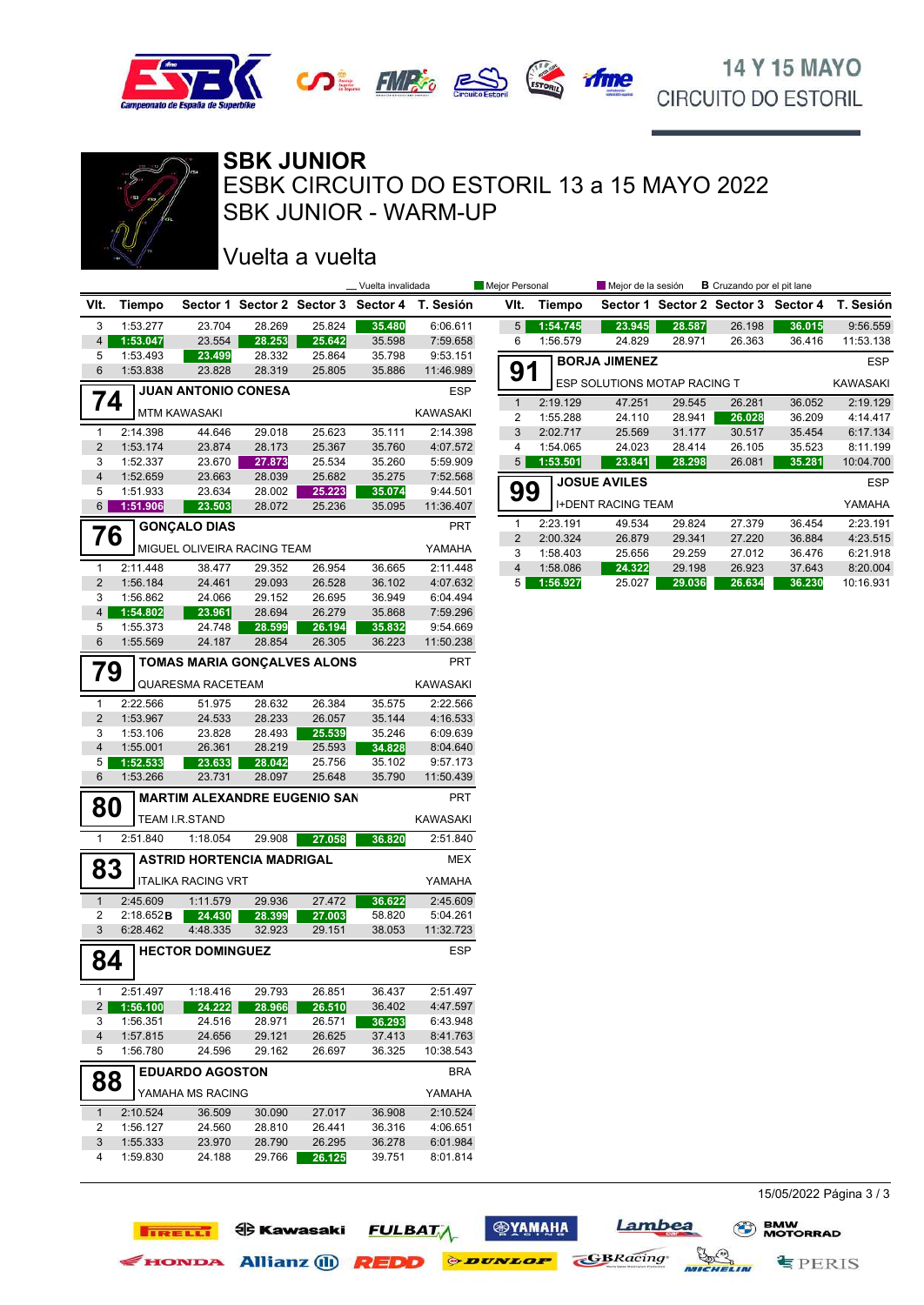







## **SBK JUNIOR**

ESBK CIRCUITO DO ESTORIL 13 a 15 MAYO 2022 Después de SBK JUNIOR - WARM-UP

### Velociad máxima del evento

| Nº Piloto                       | Equipo                           | <b>Moto</b>     | Clase | V.Max | VIt.           | Sesión                     |
|---------------------------------|----------------------------------|-----------------|-------|-------|----------------|----------------------------|
| 26 JOSE MANUEL OSUNA            | DEZA BOX 77 RACING TEAM          | <b>KAWASAKI</b> | K     | 218.1 | 12             | <b>SBK JUNIOR - ENTREN</b> |
| <b>57 ANTONIO TORRES</b>        | DEZA - BOX 77 RACING TEAM        | <b>KAWASAKI</b> | K     | 216.0 | 10             | <b>SBK JUNIOR - ENTREN</b> |
| 58 ISAAC RUIVINHO MARTINS ROSA  | TEAM MOTO CLUBE LOULÉ CONCELHO   | <b>KAWASAKI</b> | K     | 215.2 | 3              | <b>SBK JUNIOR - WARM-L</b> |
| <b>20 JAVIER CORRAL</b>         | ARCO-MOTOR UNIVERSITY TEAM       | YAMAHA          | Y     | 214.3 | $\overline{4}$ | <b>SBK JUNIOR - ENTREN</b> |
| 79 TOMAS MARIA GONÇALVES ALONSO | QUARESMA RACETEAM                | <b>KAWASAKI</b> | K     | 214.3 | 5              | SBK JUNIOR - ENTREN        |
| 91 BORJA JIMENEZ                | ESP SOLUTIONS MOTAP RACING TEAM  | <b>KAWASAKI</b> | K     | 214.3 | 16             | <b>SBK JUNIOR - ENTREN</b> |
| <b>14 DINIS BORGES</b>          | <b>RAME MOTO RACING</b>          | <b>KAWASAKI</b> | K     | 213.9 | $\overline{4}$ | <b>SBK JUNIOR - ENTREN</b> |
| 22 FACUNDO MARTIN MORA          | YAMAHA MS RACING                 | YAMAHA          | Y     | 213.1 | 11             | <b>SBK JUNIOR - ENTREN</b> |
| 74 JUAN ANTONIO CONESA          | <b>MTM KAWASAKI</b>              | <b>KAWASAKI</b> | K     | 213.1 | 3              | <b>SBK JUNIOR - ENTREN</b> |
| <b>11 ELMER JOEL LIRA</b>       | <b>ITALIKA RACING VRT</b>        | YAMAHA          |       | 212.7 | 6              | <b>SBK JUNIOR - ENTREN</b> |
| <b>23 JORDI RAPOSEIRAS</b>      | IL.LUSIÓ TEAM                    | <b>KAWASAKI</b> | Κ     | 212.7 | 6              | <b>SBK JUNIOR - ENTREN</b> |
| 51 JUAN PABLO URIOSTEGUI        | ESP SOLUTIONS MOTAP RACING TEAM  | <b>KAWASAKI</b> | Κ     | 212.7 | 15             | <b>SBK JUNIOR - ENTREN</b> |
| 12 FRANCISCO JAVIER RUIZ        | <b>TEAM RACING FRAN26</b>        | <b>KAWASAKI</b> | K     | 212.3 | 18             | <b>SBK JUNIOR - ENTREN</b> |
| 32 RODRIGO VALENTE MARTINS      | ESP SOLUTIONS MOTAP RACING TEAM  | <b>KAWASAKI</b> | K     | 212.3 | 13             | <b>SBK JUNIOR - ENTREN</b> |
| <b>48 JULIO GARCIA</b>          | ESP SOLUTIONS MOTAP RACING TEAM  | <b>KAWASAKI</b> | Κ     | 212.3 | 7              | SBK JUNIOR - ENTREN        |
| <b>56 DAYRON MORILLAS</b>       | YAMAHA MS RACING                 | YAMAHA          | Y     | 212.3 | $\overline{2}$ | <b>SBK JUNIOR - WARM-L</b> |
| 71 IVAN BOLAÑO                  | <b>GMFUEL VRC TEAM</b>           | <b>KAWASAKI</b> | Κ     | 212.3 | 3              | SBK JUNIOR - CARREI        |
| <b>44 ADRIAN RODRIGUEZ</b>      | <b>TEAM SPEED RACING</b>         | <b>KAWASAKI</b> | K     | 211.8 | 12             | <b>SBK JUNIOR - ENTREN</b> |
| <b>7 DIEGO HERNANDO</b>         | <b>I+DENT JUNIOR RACING TEAM</b> | YAMAHA          | Y     | 211.0 | 12             | <b>SBK JUNIOR - ENTREN</b> |
| 83 ASTRID HORTENCIA MADRIGAL    | <b>ITALIKA RACING VRT</b>        | YAMAHA          |       | 210.6 | 8              | <b>SBK JUNIOR - CARREI</b> |
| <b>19 ADOLFO DELGADO</b>        | <b>ITALIKA RACING VRT</b>        | YAMAHA          |       | 210.2 | 9              | <b>SBK JUNIOR - CARREI</b> |
| 61 JAVIER DEL OLMO              | KAWASAKI PL RACING JUNIOR TEAM   | KAWASAKI        | K     | 210.2 | 2              | <b>SBK JUNIOR - ENTREN</b> |
| 33 GONZALO SANCHEZ              | <b>ETG RACING</b>                | YAMAHA          | Y     | 209.8 | 12             | SBK JUNIOR - ENTREN        |
| <b>55 UNAI CALATAYUD</b>        | ARCO-MOTOR UNIVERSITY TEAM       | YAMAHA          | Y     | 209.8 | 10             | <b>SBK JUNIOR - ENTREN</b> |
| <b>18 IVAN MUÑOZ</b>            | DEZA - BOX 77 RACING TEAM        | <b>KAWASAKI</b> | K     | 209.4 | 10             | <b>SBK JUNIOR - ENTREN</b> |
| <b>76 GONCALO DIAS</b>          | MIGUEL OLIVEIRA RACING TEAM      | YAMAHA          | K     | 209.4 | $\overline{4}$ | <b>SBK JUNIOR - ENTREN</b> |
| 64 NAZARENO LEONEL GOMEZ        | QUARESMA RACE TEAM               | <b>KAWASAKI</b> | K     | 209.0 | 13             | <b>SBK JUNIOR - ENTREN</b> |
| <b>2 NATALIA RIVERA</b>         | <b>I+DENT JUNIOR RACING TEAM</b> | YAMAHA          | Y     | 208.2 | 10             | <b>SBK JUNIOR - ENTREN</b> |
| <b>16 MAXIM REPAK</b>           | YAMAHA MS RACING                 | YAMAHA          | Y     | 207.8 | $\overline{7}$ | SBK JUNIOR - ENTREN        |
| $80^{\degree}$                  | <b>TEAM I.R.STAND</b>            | <b>KAWASAKI</b> | K     | 206.7 | $\overline{2}$ | <b>SBK JUNIOR - ENTREN</b> |
| <b>99 JOSUE AVILES</b>          | <b>I+DENT RACING TEAM</b>        | YAMAHA          |       | 206.7 | 17             | <b>SBK JUNIOR - ENTREN</b> |
| <b>84 HECTOR DOMINGUEZ</b>      |                                  |                 |       | 206.3 | 8              | <b>SBK JUNIOR - CARREI</b> |
| <b>88 EDUARDO AGOSTON</b>       | YAMAHA MS RACING                 | YAMAHA          | Y     | 206.3 | 11             | <b>SBK JUNIOR - ENTREN</b> |
| 66 VASCO ANTONIO GONÇALVES      | <b>RAMEMOTORACING</b>            | <b>KAWASAKI</b> | K     | 205.1 | 3              | <b>SBK JUNIOR - ENTREN</b> |
| <b>35 VARIS FLEMING</b>         | <b>BRP RACING</b>                | <b>KAWASAKI</b> | K     | 203.6 | 9              | <b>SBK JUNIOR - ENTREN</b> |
| 27 RAFAELA ALEXANDRA DOS SANTOS | <b>RAME MOTO RACING</b>          | <b>KAWASAKI</b> | K     | 199.2 | $\overline{4}$ | <b>SBK JUNIOR - ENTREN</b> |
|                                 |                                  |                 |       |       |                |                            |

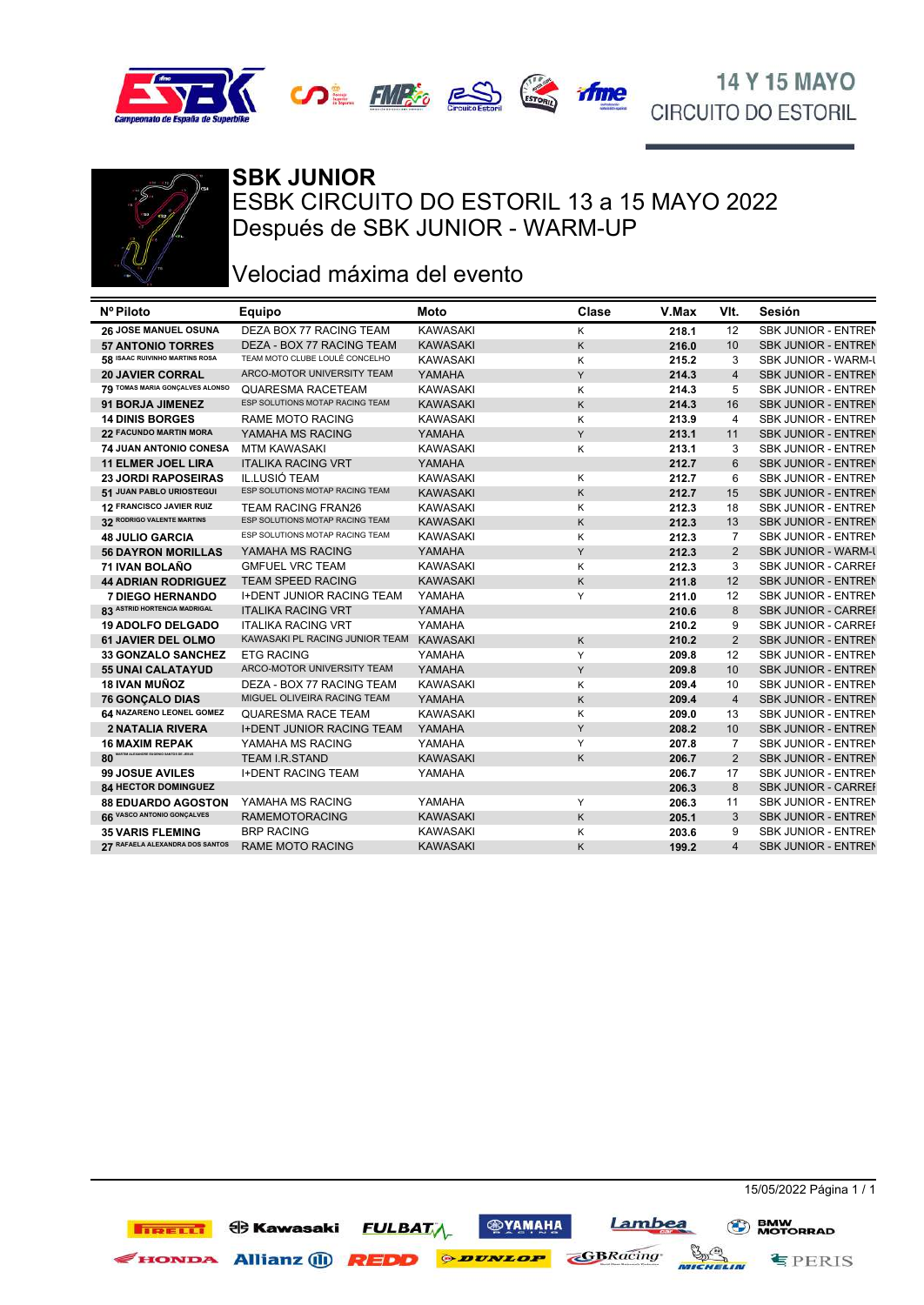





#### SBK JUNIOR - WARM-UP ESBK CIRCUITO DO ESTORIL 13 a 15 MAYO 2022 **SBK JUNIOR**

## Secuencia de vueltas rápidas

| T. Sesión | $N^{\circ}$ Piloto            | <b>Equipo</b>           | Moto     | Clase | Tiempo   | Km/h  | VIt.           |
|-----------|-------------------------------|-------------------------|----------|-------|----------|-------|----------------|
| 4:06.336  | 22 FACUNDO MARTIN MORA        | YAMAHA MS RACING        | YAMAHA   |       | 1:55.153 | 130.7 | 2              |
| 4:07.572  | <b>74 JUAN ANTONIO CONESA</b> | MTM KAWASAKI            | KAWASAKI | K     | 1:53.174 | 133.0 | $\overline{2}$ |
| 4:11.273  | <b>26 JOSE MANUEL OSUNA</b>   | DEZA BOX 77 RACING TEAM | KAWASAKI | Κ     | 1:52.640 | 133.7 | 2              |
| 5:59.909  | <b>74 JUAN ANTONIO CONESA</b> | <b>MTM KAWASAKI</b>     | KAWASAKI | K     | 1:52.337 | 134.0 | 3              |
| 6:20.496  | <b>44 ADRIAN RODRIGUEZ</b>    | TEAM SPEED RACING       | KAWASAKI | Κ     | 1:52.249 | 134.1 | 3              |
| 8:12.473  | <b>44 ADRIAN RODRIGUEZ</b>    | TEAM SPEED RACING       | KAWASAKI | K     | 1:51.977 | 134.4 | 4              |
| 9:44.501  | <b>74 JUAN ANTONIO CONESA</b> | <b>MTM KAWASAKI</b>     | KAWASAKI | Κ     | 1:51.933 | 134.5 | 5              |
| 11:36.407 | <b>74 JUAN ANTONIO CONESA</b> | <b>MTM KAWASAKI</b>     | KAWASAKI | K     | 1:51.906 | 134.5 | 6              |

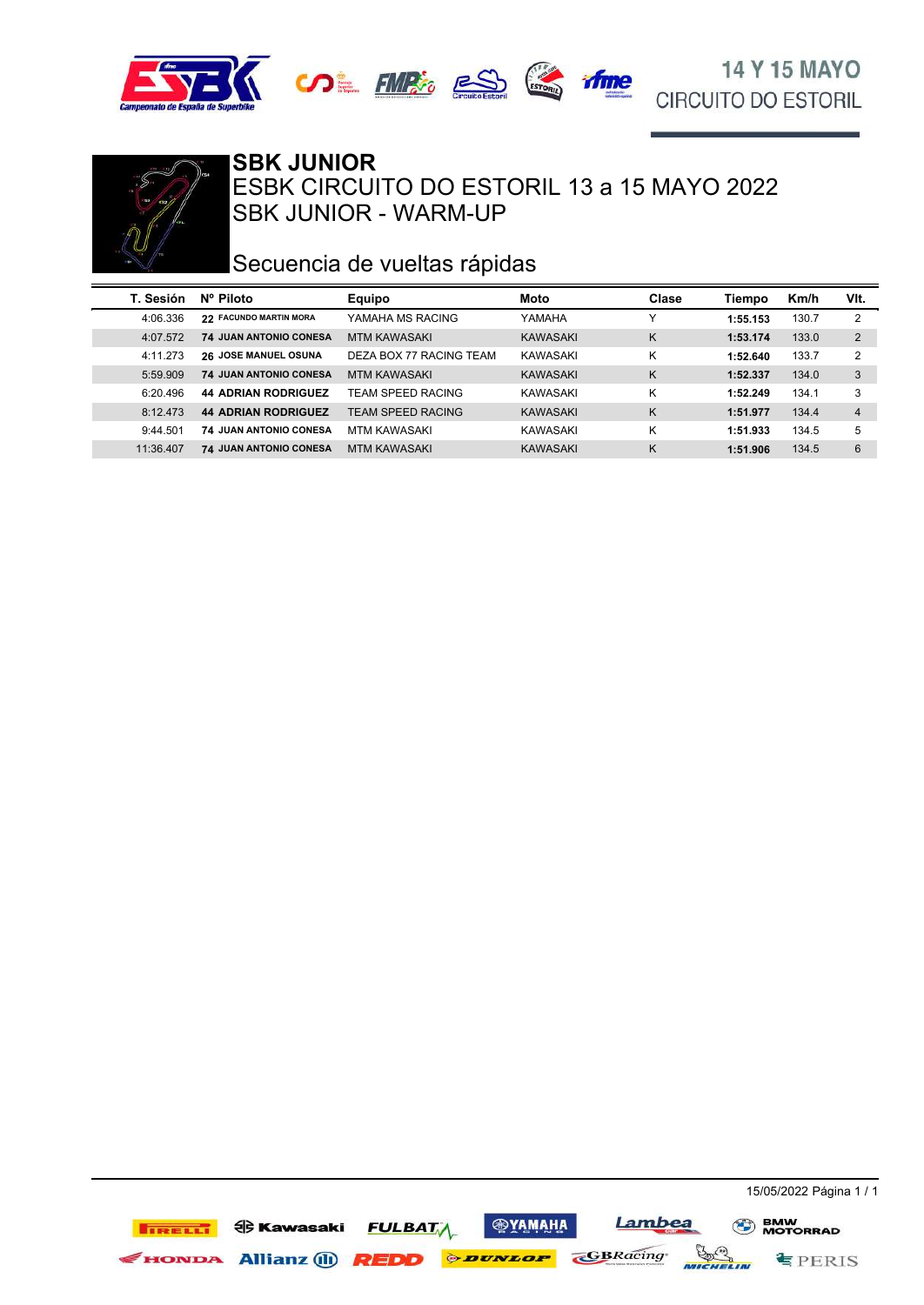





SBK JUNIOR - WARM-UP ESBK CIRCUITO DO ESTORIL 13 a 15 MAYO 2022 **SBK JUNIOR**

## Mejores tiempos de sector

|                         | Sector 1                       |        | <b>Sector 2</b>                      |        | Sector 3                     |        | Sector 4                       |               |        |    | Vuelta      | Mejor           |
|-------------------------|--------------------------------|--------|--------------------------------------|--------|------------------------------|--------|--------------------------------|---------------|--------|----|-------------|-----------------|
| Pos                     | Nº Piloto                      | Tiempo | Nº Piloto                            | Tiempo | Nº Piloto                    | Tiempo | Nº Piloto                      | <b>Tiempo</b> | Pos Nº |    | ldeal       | Vuelta          |
| 1                       | 44 A.RODRIGUEZ                 | 23.205 | 74 J.CONESA                          | 27.873 | 74 J.CONESA                  | 25.223 | 51 J.URIOSTEGUI                | 34.824        | 1.     |    | 44 1:51.504 | 1:51.939<br>(2) |
| $\mathbf{2}$            | 56 D.MORILLAS                  | 23.417 | 56 D.MORILLAS                        | 27.927 | 55 U.CALATAYUD               | 25.291 | T.GONÇALVES ALONSO<br>79       | 34.828        | 2      |    | 74 1:51.673 | 1:51.906<br>(1) |
| 3                       | 26 J.OSUNA                     | 23.431 | 44 A.RODRIGUEZ                       | 27.973 | 26 J.OSUNA                   | 25.417 | 44 A.RODRIGUEZ                 | 34.866        | 3      | 26 | 1:52.001    | 1:52.205<br>(3) |
| $\overline{\mathbf{4}}$ | 57 A.TORRES                    | 23.449 | 26 J.OSUNA                           | 28.026 | 44 A.RODRIGUEZ               | 25.460 | 19 A.DELGADO                   | 35.055        | 4      |    | 79 1:52.042 | 1:52.533<br>(5) |
| 5                       | 18 I.MUÑOZ                     | 23.479 | 14 D.BORGES                          | 28.029 | 20 J.CORRAL                  | 25.475 | 74 J.CONESA                    | 35.074        | 5      |    | 57 1:52.199 | 1:52.561<br>(7) |
| 6                       | 71 I.BOLAÑO                    | 23.499 | 57 A.TORRES                          | 28.038 | 18 I.MUÑOZ                   | 25.498 | 55 U.CALATAYUD                 | 35.115        | 6      | 55 | 1:52.232    | 1:52.232<br>(4) |
| 7                       | 74 J.CONESA                    | 23.503 | 20 J.CORRAL                          | 28.038 | 79 T.GONÇALVES ALONSO        | 25.539 | 26 J.OSUNA                     | 35.127        | 7      | 56 | 1:52.277    | 1:52.540<br>(6) |
| 8                       | 22 F.MORA                      | 23.571 | 79 T.GONÇALVES ALONSO                | 28.042 | 57 A.TORRES                  | 25.558 | 57 A.TORRES                    | 35.154        | 8      | 20 | 1:52.435    | 1:52.961<br>(9) |
| 9                       | 79 T.GONÇALVES ALONSO          | 23.633 | 55 U.CALATAYUD                       | 28.044 | 56 D.MORILLAS                | 25.600 | 14 D.BORGES                    | 35.170        | 9      | 14 | 1:52.582    | 1:53.225(13)    |
| 10                      | 16 M.REPAK                     | 23.680 | 51 J.URIOSTEGUI                      | 28.065 | 14 D.BORGES                  | 25.602 | 20 J.CORRAL                    | 35.218        | 10     | 51 | 1:52.595    | 1:53.129(11)    |
| 11                      | 20 J.CORRAL                    | 23.704 | 32 R.VALENTE                         | 28.106 | 71 I.BOLAÑO                  | 25.642 | 16 M.REPAK                     | 35.257        | 11     |    | 19 1:52.678 | 1:53.151(12)    |
| 12                      | 19 A.DELGADO                   | 23.731 | 22 F.MORA                            | 28.122 | 19 A.DELGADO                 | 25.717 | 91 B.JIMENEZ                   | 35.281        | 12     |    | 18 1:52.757 | $1:52.807$ (8)  |
| 13                      | 12 F.RUIZ                      | 23.745 | 2 N.RIVERA                           | 28.128 | 51 J.URIOSTEGUI              | 25.769 | 56 D.MORILLAS                  | 35.333        | 13     |    | 71 1:52.874 | 1:53.047 (10)   |
| 14                      | IN MARTINS ROSA<br>58          | 23.746 | 19 A.DELGADO                         | 28.175 | 32 R.VALENTE                 | 25.809 | 22 F.MORA                      | 35.367        | 14     |    | 22 1:52.939 | 1:53.440 (15)   |
| 15                      | 14 D.BORGES                    | 23.781 | 12 F.RUIZ                            | 28.219 | 48 J.GARCIA                  | 25.813 | 7 D.HERNANDO                   | 35.444        | 15     |    | 32 1:53.158 | 1:53.470 (16)   |
| 16                      | 55 U.CALATAYUD                 | 23.782 | 18 I.MUÑOZ                           | 28.229 | 22 F.MORA                    | 25.879 | 32 R.VALENTE<br><b>MARTINS</b> | 35.456        | 16     |    | 16 1:53.183 | 1:53.332 (14)   |
| 17                      | 32 R.VALENTE                   | 23.787 | LRUMNHO MARTINS ROSA<br>58           | 28.234 | 16 M.REPAK                   | 25.913 | LRUIVINIO MARTINS ROSA<br>58   | 35.463        | 17     | 91 | 1:53.448    | 1:53.501(17)    |
| 18                      | 91 B.JIMENEZ                   | 23.841 | 71 I.BOLAÑO                          | 28.253 | 2 N.RIVERA                   | 25.942 | 71 I.BOLAÑO                    | 35.480        | 18     |    | 12 1:53.478 | 1:53.549 (18)   |
| 19                      | 51 J.URIOSTEGUI                | 23.937 | 91 B.JIMENEZ                         | 28.298 | 12 F.RUIZ                    | 25.986 | 12 F.RUIZ                      | 35.528        | 19     |    | 58 1:53.536 | 1:53.558 (19)   |
| 20                      | 88 E.AGOSTON                   | 23.945 | 16 M.REPAK                           | 28.333 | 91 B.JIMENEZ                 | 26.028 | 18 I.MUÑOZ                     | 35.551        | 20     |    | 2 1:53.781  | 1:53.973 (20)   |
| 21                      | 76 G.DIAS                      | 23.961 | 83 A.MADRIGAL                        | 28.399 | 7 D.HERNANDO                 | 26.060 | 23 J.RAPOSEIRAS                | 35.705        | 21     |    | 7 1:54.189  | 1:54.444 (22)   |
| 22                      | 2 N.RIVERA                     | 23.962 | 23 J.RAPOSEIRAS                      | 28.511 | 58                           | 26.093 | 2 N.RIVERA                     | 35.749        | 22     |    | 48 1:54.282 | 1:54.282 (21)   |
| 23                      | 61 J.DEL OLMO                  | 23.980 | 11 E.LIRA                            | 28.527 | 61 J.DEL OLMO                | 26.096 | 48 J.GARCIA                    | 35.822        | 23     |    | 23 1:54.383 | 1:54.609(23)    |
| 24                      | 23 J.RAPOSEIRAS                | 24.058 | <b>EUGENIO SANTOS DE JESUS</b><br>80 | 28.545 | 23 J.RAPOSEIRAS              | 26.109 | 76 G.DIAS                      | 35.832        | 24     |    | 76 1:54.586 | 1:54.802 (25)   |
| 25                      | 7 D.HERNANDO                   | 24.064 | 48 J.GARCIA                          | 28.571 | 88 E.AGOSTON                 | 26.125 | 61 J.DEL OLMO                  | 35.987        | 25     | 88 | 1:54.672    | 1:54.745 (24)   |
| 26                      | 48 J.GARCIA                    | 24.076 | 88 E.AGOSTON                         | 28.587 | 76 G.DIAS                    | 26.194 | 88 E.AGOSTON                   | 36.015        | 26     |    | 61 1:54.795 | 1:54.939(26)    |
| 27                      | 84 H.DOMINGUEZ                 | 24.222 | 76 G.DIAS                            | 28.599 | 11 E.LIRA                    | 26.337 | 11 E.LIRA                      | 36.020        | 27     |    | 11 1:55.221 | 1:55.274(27)    |
| 28                      | 35 V.FLEMING                   | 24.254 | 7 D.HERNANDO                         | 28.621 | 35 V.FLEMING                 | 26.426 | 64 N.GOMEZ                     | 36.024        | 28     | 35 | 1:55.578    | 1:55.646(28)    |
| 29                      | 99 J.AVILES                    | 24.322 | 61 J.DEL OLMO                        | 28.732 | 84 H.DOMINGUEZ               | 26.510 | 35 V.FLEMING                   | 36.100        | 29     |    | 84 1:55.991 | 1:56.100(29)    |
| 30                      | 11 E.LIRA                      | 24.337 | 33 G.SANCHEZ                         | 28.739 | 33 G.SANCHEZ                 | 26.548 | 99 J.AVILES                    | 36.230        | 30     | 99 | 1:56.222    | 1:56.927 (32)   |
| 31                      | 83 A.MADRIGAL                  | 24.430 | 35 V.FLEMING                         | 28.798 | 99 J.AVILES                  | 26.634 | 84 H.DOMINGUEZ                 | 36.293        | 31     | 64 | 1:56.328    | 1:56.861(31)    |
| 32                      | 33 G.SANCHEZ                   | 24.513 | 64 N.GOMEZ                           | 28.883 | 66 V.GONÇALVES               | 26.701 | 33 G.SANCHEZ                   | 36.537        | 32     |    | 33 1:56.337 | 1:56.494(30)    |
| 33                      | MEUGENIO SANTOS DE JESUS<br>80 | 24.548 | 84 H.DOMINGUEZ                       | 28.966 | 64 N.GOMEZ                   | 26.769 | 83 A.MADRIGAL                  | 36.622        | 33     |    | 83 1:56.454 |                 |
| 34                      | 64 N.GOMEZ                     | 24.652 | 99 J.AVILES                          | 29.036 | 83 A.MADRIGAL                | 27.003 | EUGENIO SANTOS DE JESUS<br>80  | 36.820        | 34     |    | 80 1:56.971 |                 |
| 35                      | 66 V.GONÇALVES                 | 24.819 | 66 V.GONÇALVES                       | 29.099 | UGENIO SANTOS DE JESUS<br>80 | 27.058 | 66 V.GONÇALVES                 | 37.030        | 35     |    | 66 1:57.649 | 1:57.973 (33)   |
| 36                      | 27 R.DOS SANTOS                | 26.590 | 27 R.DOS SANTOS                      | 30.517 | 27 R.DOS SANTOS              | 28.731 | 27 R.DOS SANTOS                | 38.910        | 36     |    | 27 2:04.748 | 2:04.999 (34)   |